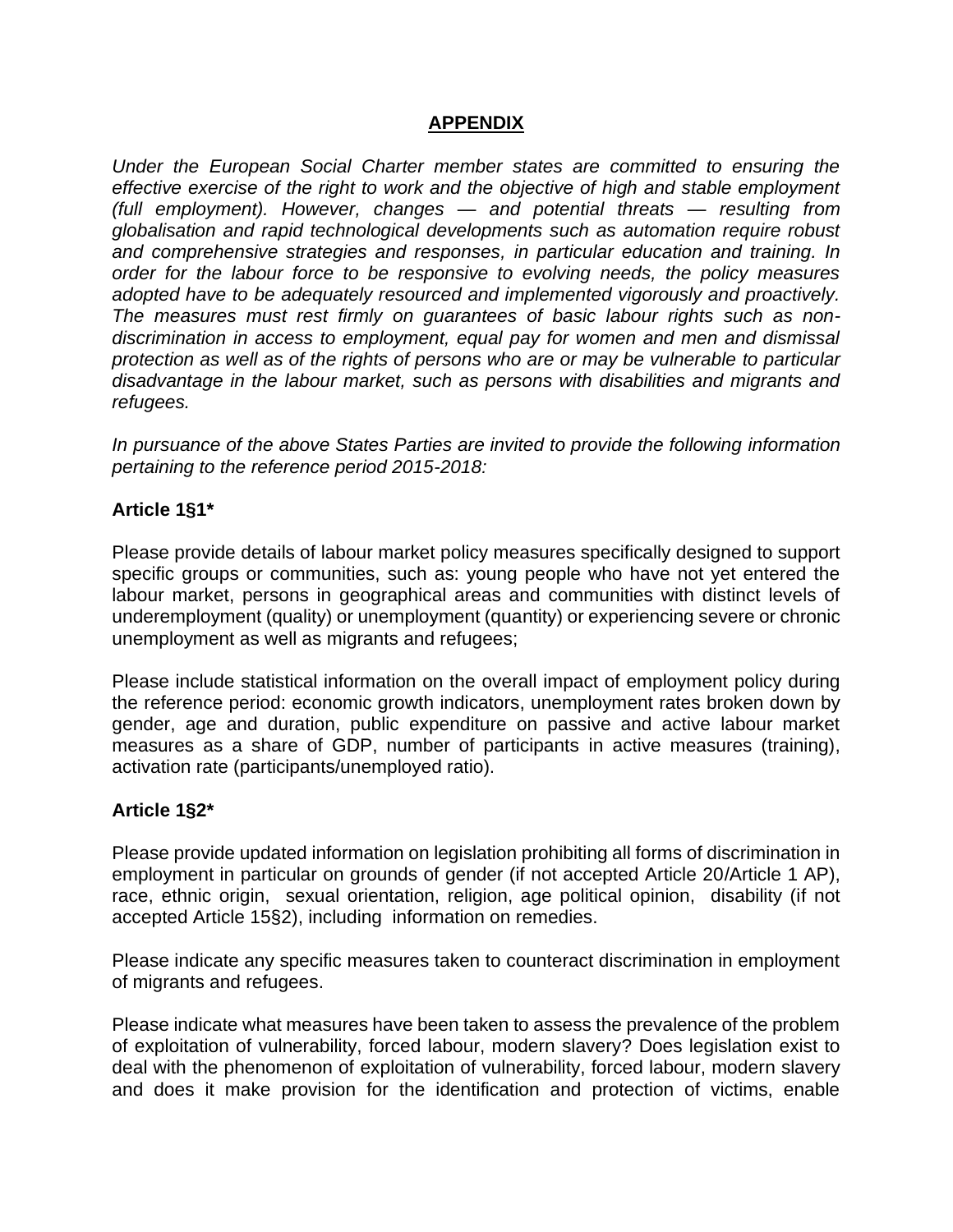prosecution of exploiters, or otherwise provide reporting requirements for businesses to detail actions taken to investigate their supply chains for forced labour, due diligence in public procurement to guarantee funds are not inadvertently supporting modern slavery? Are there regular inspections of sectors such agriculture, construction, hospitality, manufacturing and domestic work, which are particularly affected by labour exploitation?

Please provide information on any measures taken to protect workers in the "gig economy" or "platform economy whose employment is very often precarious, against exploitation.

# **Article 1§3**

No information requested, except where there was a conclusion of non-conformity or a deferral in the previous conclusion for your country.

#### **Article 1§4**

No information requested, except where there was a conclusion of non-conformity or a deferral in the previous conclusion for your country.

## **Article 9**

No information requested, except where there was a conclusion of non-conformity or a deferral in the previous conclusion for your country.

#### **Article 10§1\***

Please state what strategies and measures are adopted to match the skills acquired through vocational education and training with the demands of the labour market, especially demands resulting from globalisation and technological developments, and thus to bridge the gap between education and work.

Please provide information on measures taken to integrate migrants and refugees in vocational education and training.

#### **Article 10§2**

No information requested, except where there was a conclusion of non-conformity or a deferral in the previous conclusion for your country.

#### **Article 10§3\***

Please describe strategies and measures (legal, regulatory and administrative frameworks, funding and practical arrangements) in place to ensure skilling and re-skilling in the full range of competencies (in particular digital literacy, new technologies, human-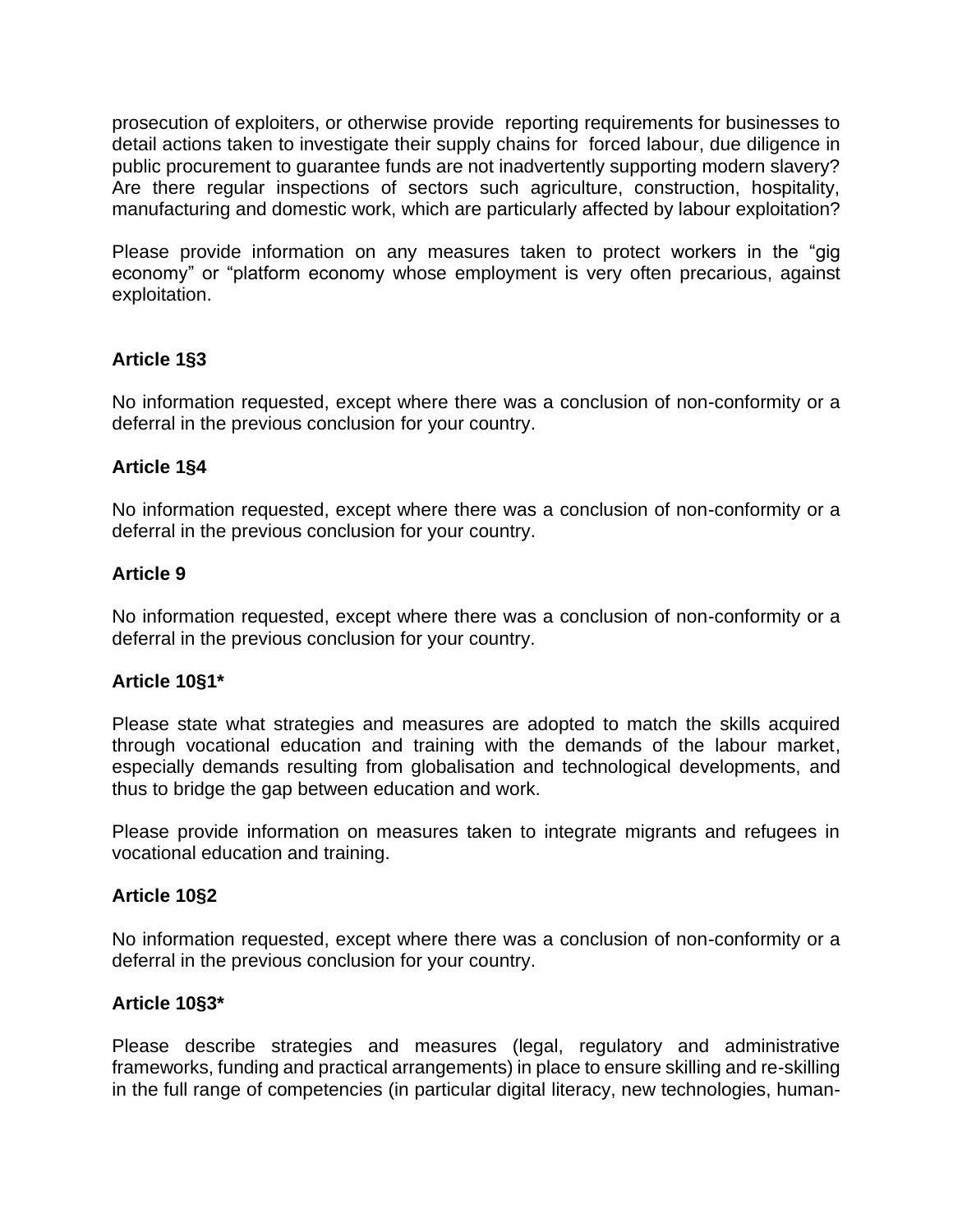machine interaction and new working environments, use and operation of new tools and machines), needed by workers to be competitive in emerging labour markets.

### **Article 10§4 ESC**

No information requested, except where there was a conclusion of non-conformity or a deferral in the previous conclusion for your country.

### **Article 10§4 RESC\***

Please indicate the nature and extent of special retraining and reintegration measures taken to combat long-term unemployment as well as figures demonstrating the impact of such measures (please include detailed statistics on long-term unemployment in your country, if not provided under Article 1§1).

#### **Article 10§5**

No information requested, except where there was a conclusion of non-conformity or a deferral in the previous conclusion for your country.

#### **Article 15§1\***

Please indicate progress in ensuring access to and inclusion of children with disabilities into mainstream facilities. Please indicate trends in this area, including number of children with disabilities included in mainstream facilities, the number attending special schools, the number attending school on a part time basis etc. In addition, please indicate the legislative basis for inclusion and remedies in place in cases of exclusion from education on the basis of disability.

#### **Article 15§2\***

Please provide information on progress made in ensuring persons with disabilities have access to employment on the open labour market , including recent non-discrimination measures and measures to promote employment. Please include figures on the number of persons with disabilities in employment and the number of unemployed.

Please provide up-dated information concerning obligations on the employer to take steps in accordance with the requirement of reasonable accommodation to ensure effective access to employment of persons with disabilities.

#### **Article 15§3\***

Please describe the measures taken (and progress made) to ensure that persons with disabilities have the right to live independently in the community, such as the existence of available independent living schemes, sheltered housing for persons with disabilities,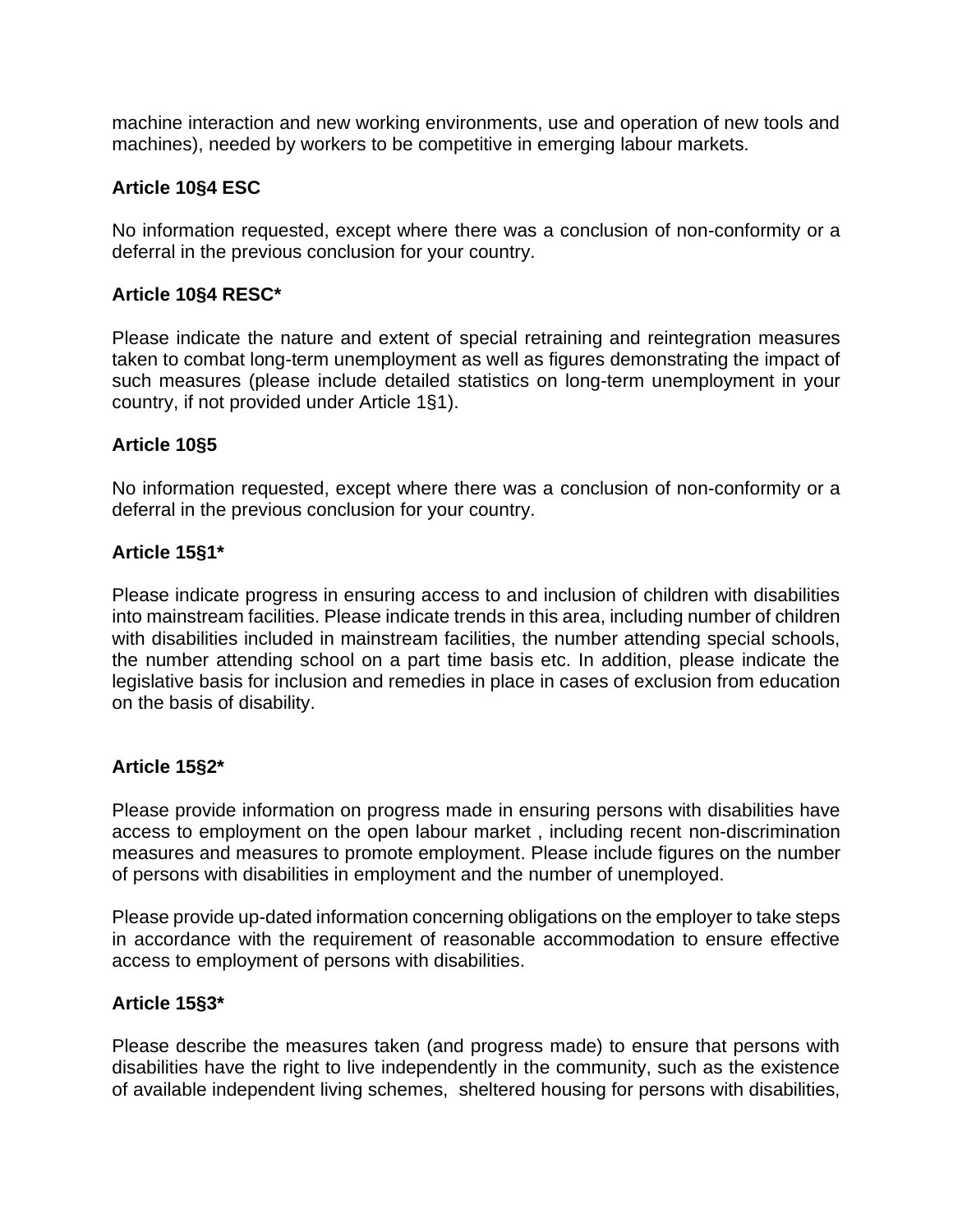in-home, residential and other community support services, including personal assistance.

## **Article 18§1**

No information requested, except where there was a conclusion of non-conformity or a deferral in the previous conclusion for your country.

### **Article 18§2**

No information requested, except where there was a conclusion of non-conformity or a deferral in the previous conclusion for your country.

## **Article 18§3**

No information requested, except where there was a conclusion of non-conformity or a deferral in the previous conclusion for your country.

#### **Article 18§4**

No information requested, except where there was a conclusion of non-conformity or a deferral in the previous conclusion for your country.

#### **Article 20/Article 1 of the 1988 Additional Protocol\***

Please provide up-dated information on the statutory framework guaranteeing equal pay for equal work or work of equal value with particular emphasis on the following aspects:

- rules on shifting the burden of proof in cases where pay discrimination is alleged on grounds of sex
- rules on compensation in case of pay discrimination on grounds of sex (are ceilings applicable?)
- does national law and practice provide for pay comparisons outside the company directly concerned?

Please describe the job classification and promotion systems in place as well as strategies adopted and the measures taken to ensure pay transparency in the labour market (notably the possibility for workers to receive information on pay levels of other workers), including the setting of concrete timelines and measurable criteria for progress.

Please provide statistical data on the gender pay gap (adjusted and unadjusted) for all years of the reference period.